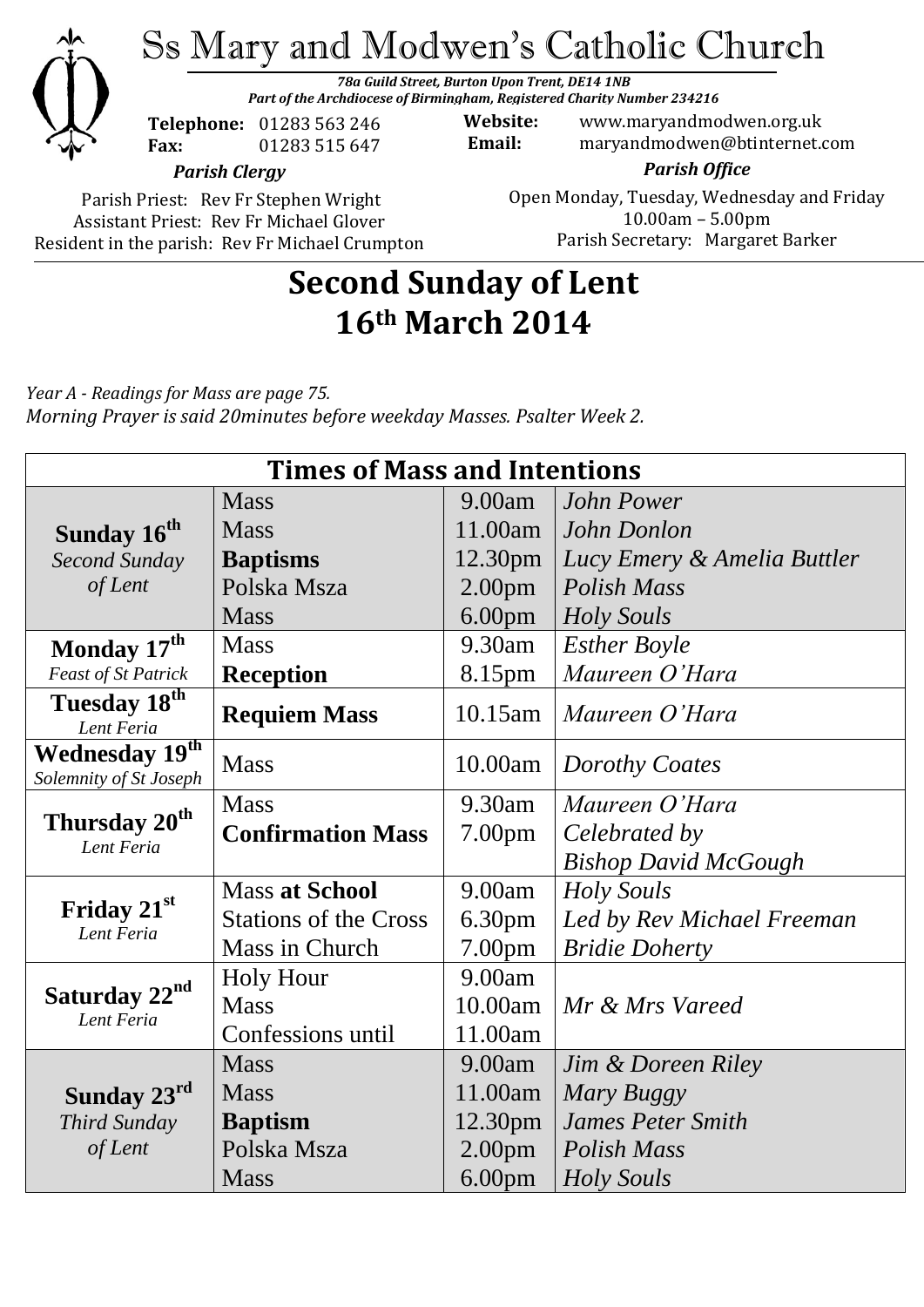## **Please pray for all the sick and housebound of the Parish:**

Kathleen Benson, David Hughes, Eileen Lee, Pat Bolton, Mary Burnside, David Hastilow, Maureen & Sidney Parker, Irene Hill, Olive Wilson, Eve Goode, Sarah Pursglove, Marjorie Staley, Marie Gibson, Martin Halligan, Martin Goddard, Merlin Joseph, Mary Hyde, Baby Katie, Betty Gould, Michael Wright, Tony Kerr-Delworth, Fr Bernard Shaughnessy, Mary Conway, Baby Tomasz Weedon, Kay Elizabeth Webster, Kirsty Freeman, Peter Hunt, Jonjo Finnegan, Michael Cobley, Russ Simpson, Brian & Rita Baldock, Joe & Marg Emery, Baby Niamh Rodriguez, Sylvia Breen, John Wain, Fr Rob Taylerson, Pete & Sue Hughes, Baby James Kersey, Baby Elsie Mae Freeman, Jean Jackson, Anne Cope, Alastair Furness, Damian Walsh, Arthur Walsh, Thomas McHugh, David Priest, Viv Saunders, Janet Stanley, Roz Fleetwood, James Cull, Isabel Kinsella, Paddy Griffin, Joan Maguire.

## **Lord Grant Eternal Rest to those who have died recently:**

Maureen O'Hara whose Reception onto Church is on Monday 17<sup>th</sup> March at 8.15pm and Requiem Mass on Tuesday 18<sup>th</sup> March at 10.15am. Fr Anthony Allport. Luigi Silvestri.

## **Offertory Collection:** £416.28 (non Gift Aid); £383.50 (Gift Aid) Standing orders £460 (Gift Aid) thank you for your generosity.

Building & Development Fund – £378.24 Building & Development Fund running total: £40,690.21

This Weekend – Retiring Collection – CAFOD Lent Fast Day Next Weekend – Second Collection – Building & Development Fund  $30<sup>th</sup>$  March – Second Collection – Building & Development Fund

### **For Next Sunday 23rd March: - Please Pray for the Priests READERS and Seminarians of the Diocese:**

C Pickering, R Yeomans, S Radford **EUCHARISTIC MINISTERS** Sunday – Rev Fr Craig Davies

R Scott, J Joseph, J Fisher Monday – Rev Fr Stephen Day A Tuhey, J Elliott **Tuesday – Rev Fr Anthony de Vere** W Moloney, L Farrington, K Farrell Wednesday – Rev Fr Paul Dean **TEA & COFFEE** Thursday – Rev Fr John Delaney Bruna & Kath/Betty & Caroline/Sue & Su Friday – Rev Fr Paul Devaney

# **CHURCH CLEANING**

Jane M, Graham & Maureen

## **FLOWERS**

Barbara & Lee

## **PIETY SHOP**

Anne, Marion, 6pm on request

**CASHIERS** Saturday – Rev Fr Robert Devaney Sarah & Marc Sunday Next – Rev Fr Desmond Devenney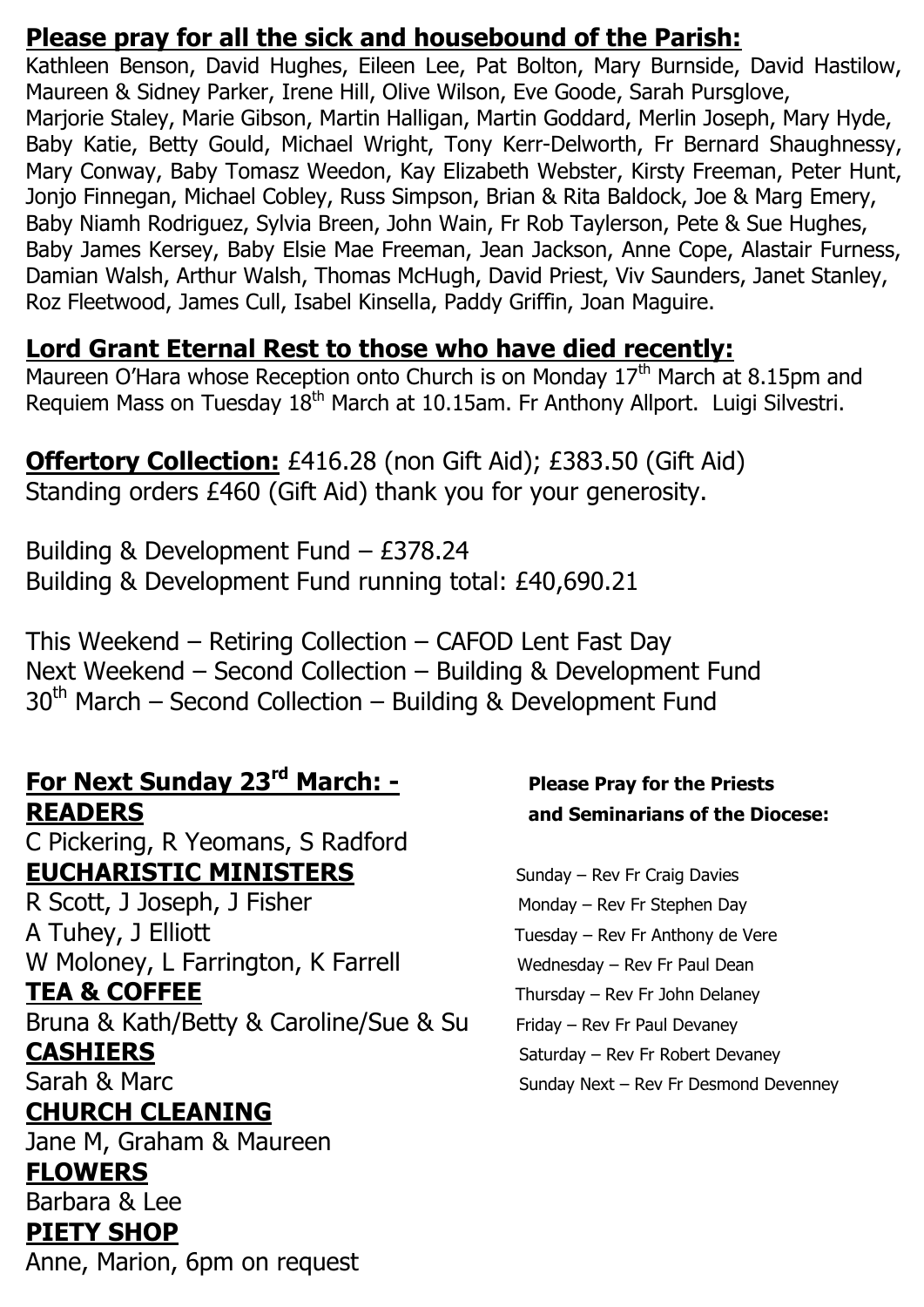**ARCHBISHOP BERNARD'S PASTORAL LETTER:** This weekend we have a pastoral letter from Archbishop Bernard. Copies of the letter are available at the back of Church.

**HAPPY FEAST DAY** to all our Irish Parishioners on Monday as we celebrate the Feast day of St Patrick.

**HAPPY FEAST DAY** to all husbands as on Wednesday we keep the Solemnity of St Joseph, Husband of the Blessed Virgin Mary.

**CONFRIMATION MASS – Thursday 7pm:** On Thursday we welcome Bishop David McGough who will be celebrating Mass and the Sacrament of Confirmation at 7pm. All are welcome to the Mass and reception in the Hall after Mass. Please keep those who are to be confirmed in your prayers.

**THE SEASON OF LENT** is ordered to preparing for the celebration of Easter. We are all invited to deepen our prayer lives, fast and give alms. The Church reminds us that we should celebrate the Sacrament of Reconciliation, so that with purified hearts we may celebrate the paschal mysteries.

**FRIDAYS IN LENT:** Every Friday in Lent there will be Stations of the Cross at 6.30pm and Mass at 7.00pm.

**Walk With Me:** Prayer booklets and calendars are available at the back of Church. Any donations will be gratefully received.

**Lenten Alms:** If you are considering charitable giving please consider CAFOD, whose fast day is on Friday  $14<sup>th</sup>$  March. Or please consider our social care agency, Fr Hudson's Society, whose contact details are on the poster in the porch.

**RECONCILIATION SERVICE:** As well as the regular time for Confessions on Saturday 10.30 – 11.00am there will be a Reconciliation Service at 7pm on Monday  $14<sup>th</sup>$  April here in Church. There will be the opportunity to celebrate the Sacrament of Reconciliation with visiting priests.

**CAFOD RETIRING COLLECTION:** The retiring collection today is for CAFOD, Friday having been Family Fast Day. Please use the Gift Aid envelopes at the back of Church, if you are able and willing to Gift Aid.

**DVD PRESENTATIONS AND DISCUSSION:** We are offering a series of DVD presentations by Fr Robert Barron entitled "Catholicism" on Thursday evenings in the Parish Hall, with an opportunity for discussion and refreshments. We hope you find the evenings informative. The next meetings are  $27<sup>th</sup>$  March,  $3<sup>rd</sup>$  April &  $10<sup>th</sup>$  April.

**PARISH LOTTERY:** Last week 125 numbers played. Winning Number -146, Veronica Stanbridge - £62.50. Congratulations, your cheque can be collected this weekend.

**OFFERTORY ENVELOPES:** The new envelopes are ready for collection from the Parish Rooms after Mass **TODAY**. If you wish to start using the Gift Aid Scheme please speak to Fr Stephen or Margaret Barker. If you have changed your address in the last two years please advise the Parish Office.